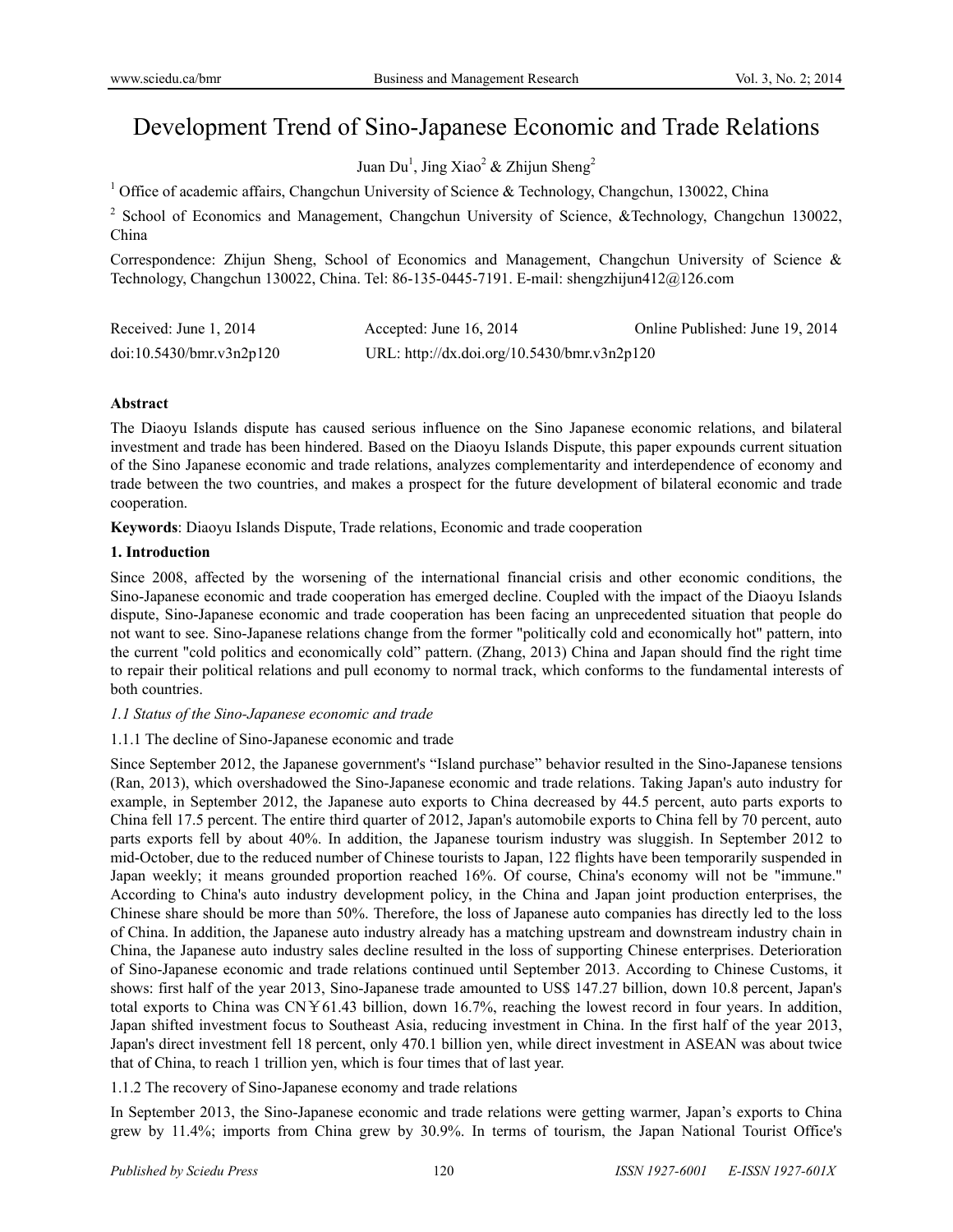investigation shows that the proportion of Chinese self-service tourists increased from 23 per cent in July to September 2012 to 43% in October to December 2013. As to Automotive industry, in October 2013, sales of Honda cars in China reached 75,000 vehicles, three times that of last year in October. Toyota Group also said that their October sales in China grew 80.6 percent to US\$ 82,400. Although in 2013 Japan imported electronic products from China declined by 3 percent over the same period, to US\$ 37.83 billion, it still showed a modest growth trend of electrical and other audio-visual equipment. (Xu, 2010) The result benefited from the Sino-Japanese economic and trade relations and efforts rehabilitated. In November 2013, hundreds of Japanese business leaders had a conference in Beijing to rehabilitated deteriorating economic and trade relations. In addition, the Delegation of Japanese companies, represented by Toyota Motor Group visited China in November 2013. They met with Chinese leaders and held meetings with Chinese trade, investment and environmental protection departments. They put territorial disputes between China and Japan aside, discussed tax relief with the ROK FTA, and reached a consensus on 15 fields for the next round of negotiations. These measures to some extent acted as buffer against the tense Sino-Japanese trade relations.

# **2. The complimentarily of Sino-Japanese economic and trade**

After years of development, economic and trade relations between China and Japan expanded from mere merchandise trade to comprehensive economic cooperation including trade in goods, technology trade, mutual investment, funds cooperation between the Governments (Zhao, 2013), the importance of trade and economic cooperation between the two countries is growing.

#### *2.1 The importance of Japan to China economy and trade*

Data released by the Ministry of Commerce shows that in 2013, there was a deficit of China in bilateral trade with Japan, which indicates that China has a strong "stealth dependence" on Japanese. First, by analyzing the trade structure between China and Japan, it can be found that, China's importing from Japan are mainly semiconductors, electronic products, precision machinery, which offered basic materials for China as "world factory". China imports raw materials and production equipment from Japan, assembles in the country, and then exports to foreign countries. Lack of supply of raw materials from Japan, China and the United States and Europe would no longer be a normal trade. In addition, Japan's exports to China are intermediate products and production equipment with high added value and hard to replace; China mainly exports to Japan are mechanical and electrical products, textiles, toys and furniture, which are labor-intensive and low value-added, but also faces competition in Southeast Asian countries. Secondly, in terms of foreign investment, China is heavily dependent on Japanese investment. In 2012, Japan's investment in China reached US\$ 7.38 billion. Japan's investment increased year by year, so many well-known Japanese companies such as Canon, Panasonic have completed the "localization" process. These Japanese companies offer nearly 10 million jobs in China.

# *2.2 Importance of China's economy and trade to Japan*

First, China is the most important overseas market to Japan's auto industry, Japanese car sales has been a leading position among foreign car brands in China. Second, Japan has an energy shortage, so Japan imports Chinese energy to maintain giant domestic energy consumption. In addition, rare metals, which are important to the rapid development of the Japanese high-end manufacturing, high-tech manufacturing and supporting the development, are imported from China. Finally, Japan's tourism industry relies heavily on the Chinese market. China and Japan are near to each other, coupled with China's large consumer groups, which together constitute the Japanese tourism industry's dependence on China. According to Japanese authorities, Chinese tourist's consumption in Japan is 160,000 yen per capita, which is twice that of other countries' tourists in the world.

#### **3. Prospects on the Sino-Japanese economic and trade relations**

After the financial crisis era, the economic and trade structure meets across strategic adjustment and structural upgrade. CJK FTA is in line with the trend of future development in Asia. In order to maintain the current pattern of important bilateral trade, the two sides should be a think about the future rationally. (Zhang, 2013)

# *3.1 Japan and South Korea trade and economic cooperation*

In addition to great geopolitical outside among these three countries, the three have complementary advantages. If Japan and South Korea established a free trade zone, eliminated tariffs and other trade restrictions, it would undoubtedly promote trade among three countries to achieve common prosperity. Manufacturers and trade zone may thus reduce production costs, expand market area, and enjoy more preferential treatment.